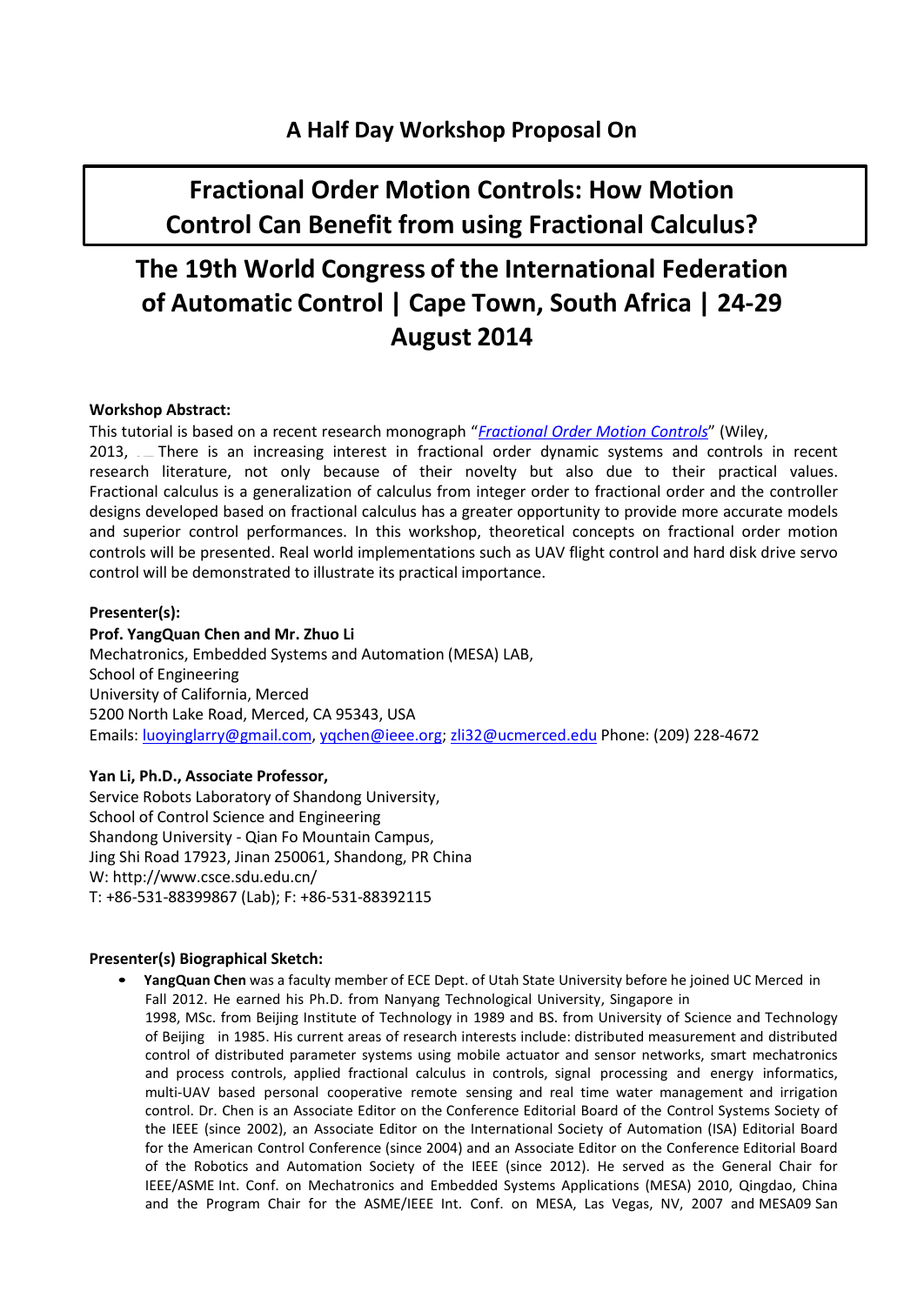Diego, CA, 2009 and Program Co-Chair for the IEEE International Conference on Mechatronics and Automation for 2006 and 2007. He was the TC Chair for MESA under ASME DED, Chair for MES for IEEE ITSS, and is a member of IFAC TC2.2. He serves as an Associate Editor for Acta Montanistica Slovaca, Fractional Calculus and Applied Analysis (FCAA), ASME J. of Dynamic Systems, Measurement and Control, International Journal of Advanced Robotic Systems, IFAC journal of Mechatronics , ISA Transactions, IEEE Transactions on Control Systems Technology (TCST), and IFAC journal Control Engineering Practice (CEP). Dr. Chen is a member of Editorial Advisory Board of An International Journal of Optimization and Control: Theories & Applications(IJOCTA). He won IFAC Journal of Control Engineering Practice Best Paper Award at 2011 IFAC World Congress. Since 2012, Dr. Chen serves as TC Co-Chair for IEEE RAS Technical Committee on Aerial Robotics and Unmanned Aerial Vehicles. Dr. Chen is a senior member of IEEE, a member of ASME, AUVSI, AMA (Academy of Model Aeronautics), AWRA (American Water Resources Association) and ASEE (American Society of Engineering Educators).

- **Zhuo Li** received the B.S. in Automation from University of Science and Technology of China (USTC), 2009, and the M.S. in Electrical Engineering from Temple University, Philadelphia, 2011. Now, he is pursuing the Ph.D. degree in UC Merced. Being involved in a joint project with Lam Research, Zhuo has a research focus on Cognitive process control and MIMO fractional order control for plasma etching processes. He has personal interests in flash animations, GUI design, wireless sensor networks and game theory, etc.
- **Yan Li** received the B.S. degree in mathematics and applied mathematics from Jinan University, Jinan, China, in 2003, and the Ph.D. degree in applied mathematics from Shandong University, Jinan, China, in 2008. From 2007 to 2008, he was supported by the China Scholarship Council as an exchange Ph.D. student with the Department of Electrical and Computer Engineering, Utah State University, Logan. He is currently an Associate Professor of School of Control Science and Engineering at Shandong University, Jinan, China. His current interests include applied fractional calculus in field robotics.

## **Expected Background of Participants:**

Basic knowledge of LTI (linear time invariant) systems, classic and modern controls such as feedback controls, frequency domain analysis (like gain phase margins, gain crossover and phase crossover frequencies) and PID controllers.

#### **Expected Audience:**

#### **Need for the Workshop:**

"Fractional Order Motion Controls" Wiley, 2013,

**Impact:**

#### **Course Outline (4 hours):**

*Session 1A: Overview and Introduction*

Part 2: Fractional Order Velocity Controls

*Session 2A: Fractional Order PI Controller Designs for Velocity Systems Session 2B: Tuning Fractional Order PI-Controllers*

Part 3: Fractional Order Position Controls

*Session 3A: Fractional Order PD Controller Designsfor Position Systems Session 3B: Tuning Fractional Order PD Controllers*